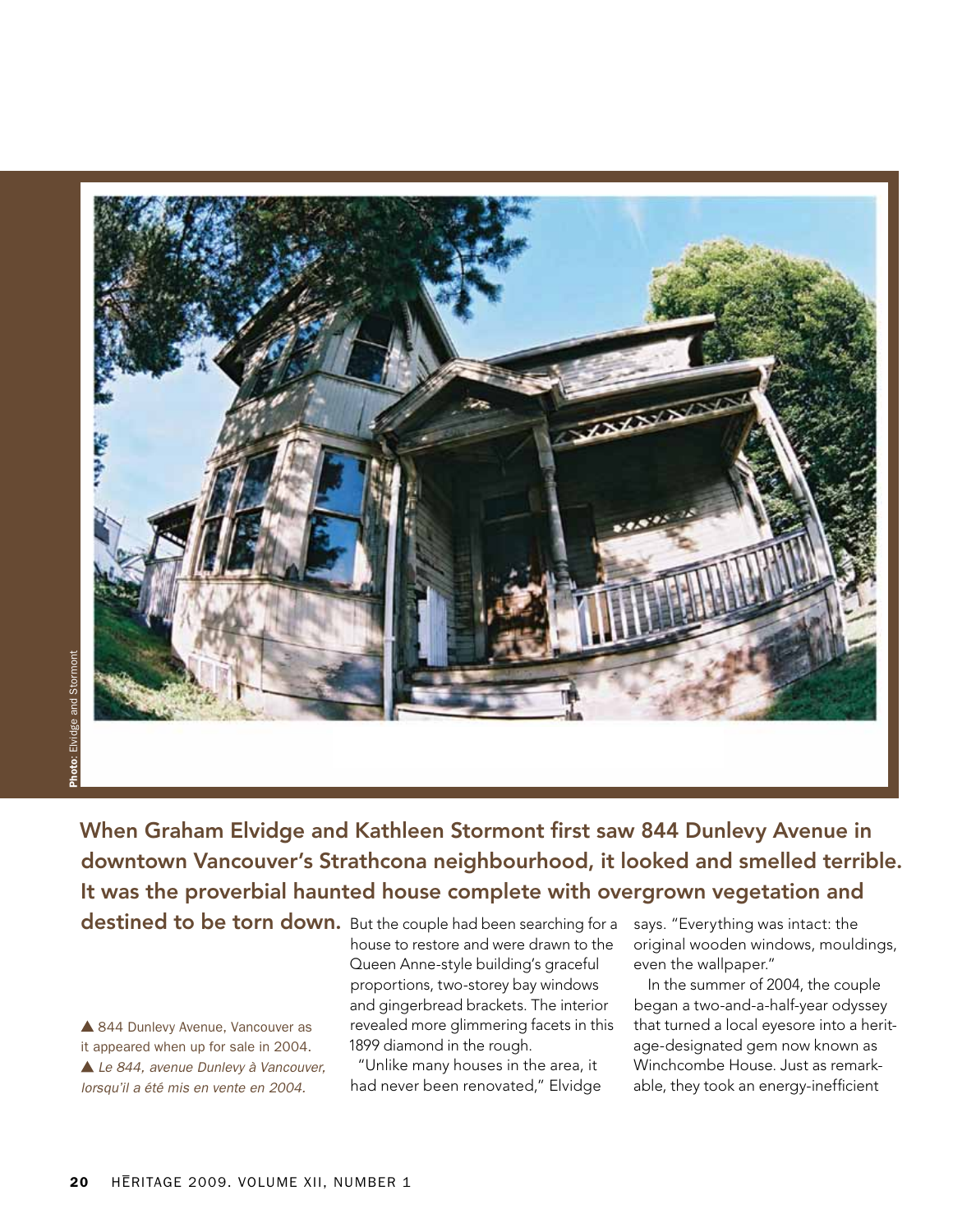# by Christopher Wiebe

B.C. Heritage Houses are Energy Efficient Show-offs

house (one that scored zero on the EnerGuide for Houses energy audit) and turned it into a high-efficiency one (now scoring 82, within the range of the most energy-efficient new homes built in Canada).

This resurrection didn't cost the earth, either. By reusing materials in the house, scavenging vintage

wood from nearby demolitions and focusing on draught proofing and insulation to reduce energy costs, the couple achieved both their heritage and energy goals on a tight budget. Modest to look at, 844 Dunlevy Avenue may yet become the poster child for the energy-efficiency adaptability of older homes.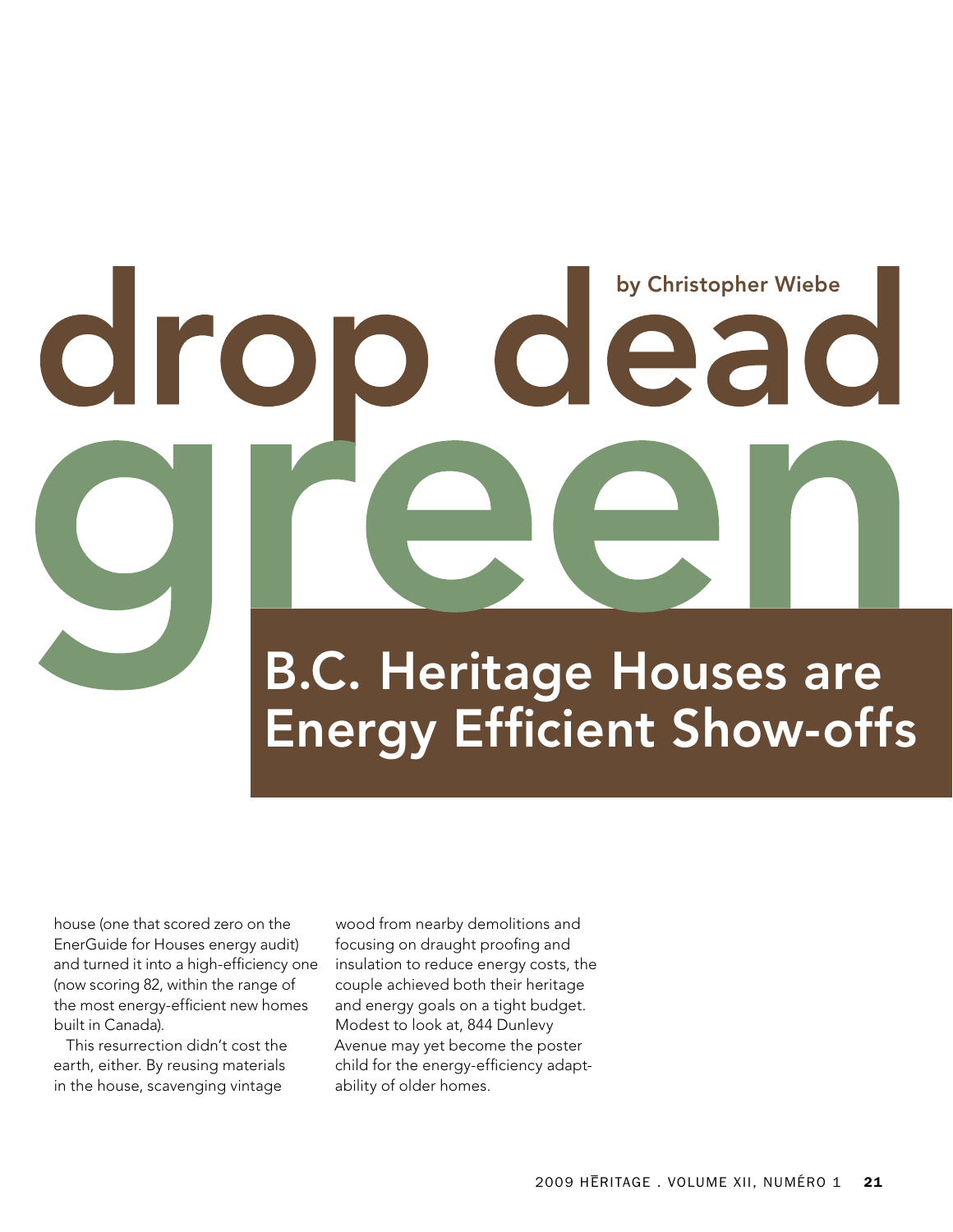

 Owner Kathleen Stormont at work on 844 Dunlevy Avenue.  *La propriétaire, Kathleen Stormont, travaillant au 844, avenue Dunlevy.*



▲ Detail showing extent of the porch restoration.  *Détail montrant la restauration du porche.*



# overcoming biases

The prevailing notion that old buildings are leaky energy hogs is hard to unseat. The tendency to replace rather than refit serviceable old wooden windows and storms is symptomatic of this broader prejudice that runs contrary to scientific fact.

Recently, BC Hydro ran newspaper ads promoting Energy Star replacement windows because "Having old windows is like having no windows at all." B.C. heritage groups were incensed. BC Hydro later modified their ad to read "Having inefficient windows is like having no windows at all," but the claim that newer is better remains implied.

At Dunlevy Avenue, Elvidge reused all of their old windows and had new wooden storms made. He has found higher performance with this assembly than the double-glazed vinyl option.

"Original windows are infinitely maintainable. Even in our neglected house, we found only a few sashes had to be replaced."

# green and heritage: a natural combination

Heritage conservationists have long insisted that rehabilitating old buildings is a green conservation practice, for two reasons. First, existing buildings are vast repositories of "embodied energy"—the energy needed to extract, process, transport and install those materials. Reusing them saves landfill and avoids additional environmental impacts from new construction.

Second, pre-WWII buildings, designed in an age when energy was expensive, often incorporate passive energy-saving features such as walls with high thermal mass (equalizing outdoor temperature fluctuations), operable windows, porches and "zoned" heating.

But can a retrofitted old house compete with a high-efficiency new home? Can it do so without selling out the heritage elements that give it cultural meaning? Case studies in British Columbia have shown time and again that green heritage projects retain material, exploit the natural design advantages of older homes and incorporate state-of-theart energy conservation.

# the mole hill miracle

Between 1999 and 2003 the Mole Hill Housing Cooperative project in Vancouver's West End took an entire block of late 19th-century houses and transformed them into 170 heritage, energy-efficient and affordable rental units for low-income singles, families and seniors. It has won architectural, smart growth and heritage awards.

The fight to preserve the 26 houses had gone on for decades. In the late 1950s and early 1960s, the City of Vancouver bought them, intending to eventually tear them down to expand Nelson Park.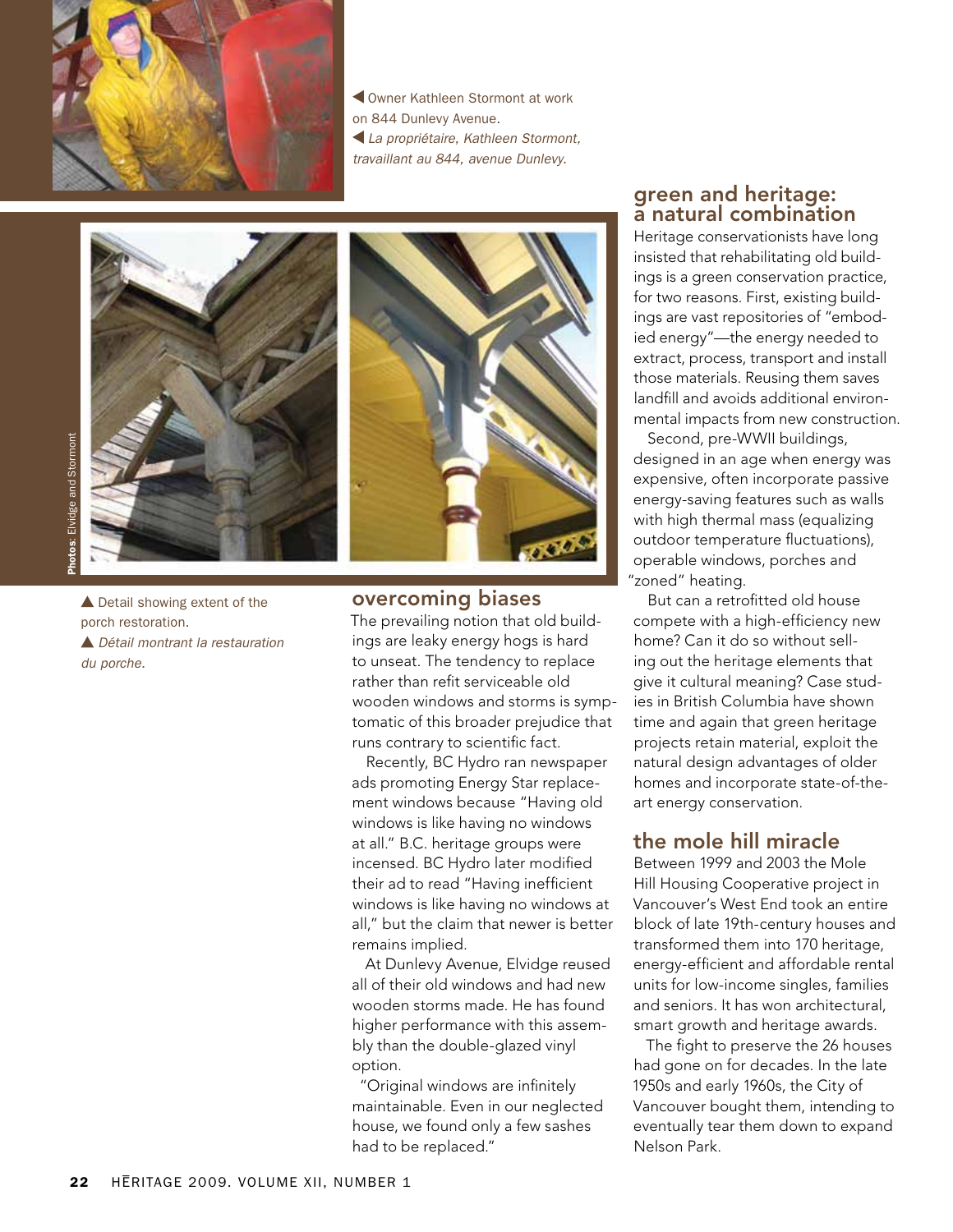

According to Don Luxton, the project's heritage advisor, the houses would never have been saved on the basis of heritage alone. It was the long-term tenants who drove the sustainability agenda during the community redesign phase. The project's grassroots social dimension gave it political legs and a public following of thousands, including 50 Vancouver neighbourhood associations and such luminaries as Jane Jacobs.

treated it as one."

The houses had severely deteriorated from years in limbo. Each house underwent \$400,000-500,000 in improvements, including the installation of geothermal heating systems a North American first for a social housing project.

Geothermal heat pumps cost \$35,000 per house to install, but the system paid for itself in energy

savings within the first five years. Warm geothermal water pumped from 75-metre depths circulates through the houses where fans evenly distribute the heat.

The lane that runs the length of the block was narrowed to allow space for large community garden plots and meeting spaces. Stormwater was diverted to an ornamental pond instead of to storm sewers. The project achieved efficiencies impossible for any one home.

"It is a model of innovative planning," Hotson explains, "that rethinks the detached dwellings as a cluster, encouraging sustainability through the use of communal living to minimize consumption."

The project retained and restored all wooden windows without introducing double-glazing, which would have drastically altered their appearance. Concerned about changing the nature of the envelope, the project team also decided not to remove the 19th-century plaster on most of the ground floor.





▲ Vancouver's Mole Hill Housing Cooperative project transformed neglected 19th-century houses into 170 heritage energy-efficient, affordable units complete with communal gardens.

 *Le projet Mole Hill Housing Cooperative de Vancouver a transformé des maisons négligées du 19e siècle pour y aménager 170 logements patrimoniaux abordables offrant une haute efficacité énergétique, le tout assorti de jardins communautaires.*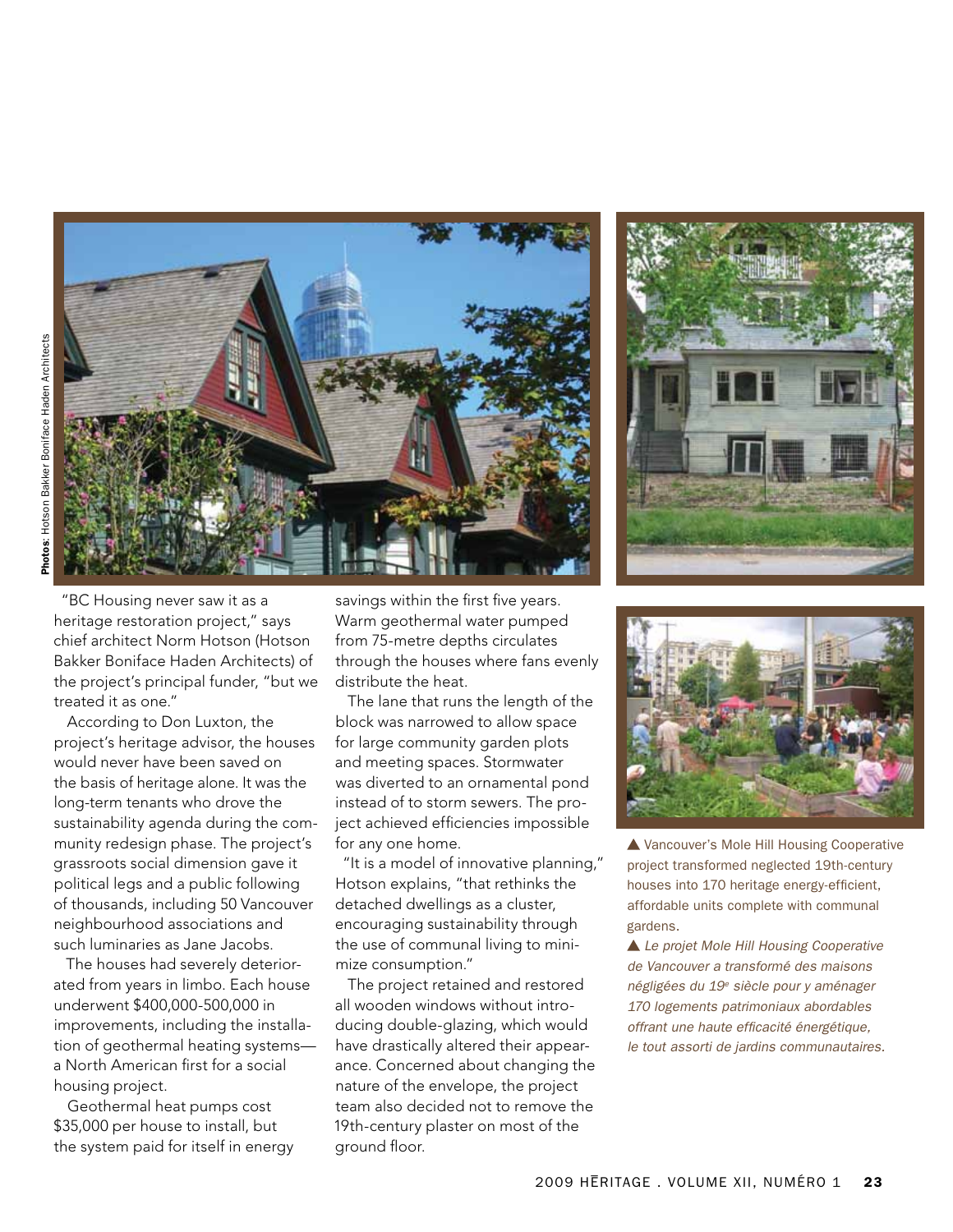

 $\triangle$  Retrofits and upgrades to this Arts and Crafts gem at 222 Vancouver Street, Victoria have cut the owner's energy bills by 75 percent.

 *La modernisation et l'amélioration de l'équipement de cette perle du style Arts and Crafts au 222, rue Vancouver à Victoria ont réduit les frais d'énergie du propriétaire de 75 p. 100.*

"We took the energy hit because we wanted to retain the feel of the ground floor rooms," says Hotson.

They also didn't want to disrupt the existing thermal properties of the walls. Installing insulation would have meant introducing a vapour barrier causing the dew point in the walls to change, leading to wood rot.

"Normal rehabilitation practice in Vancouver is to strip walls to the studs, inside and out, and apply all new finishes. From an energy point of view, you will get better numbers. But from

a heritage and green perspective, it's better to take a modest, less intrusive approach that retains heritage material," he explained.

Mole Hill shows that an open mind is essential for heritage retrofits. The green desire to do maximum intervention and the heritage impulse to minimize it are seemingly at odds. Balancing heritage attributes with green innovations forces owners to understand their building—how it's constructed, how it works, the potential of its site and other environmental influences.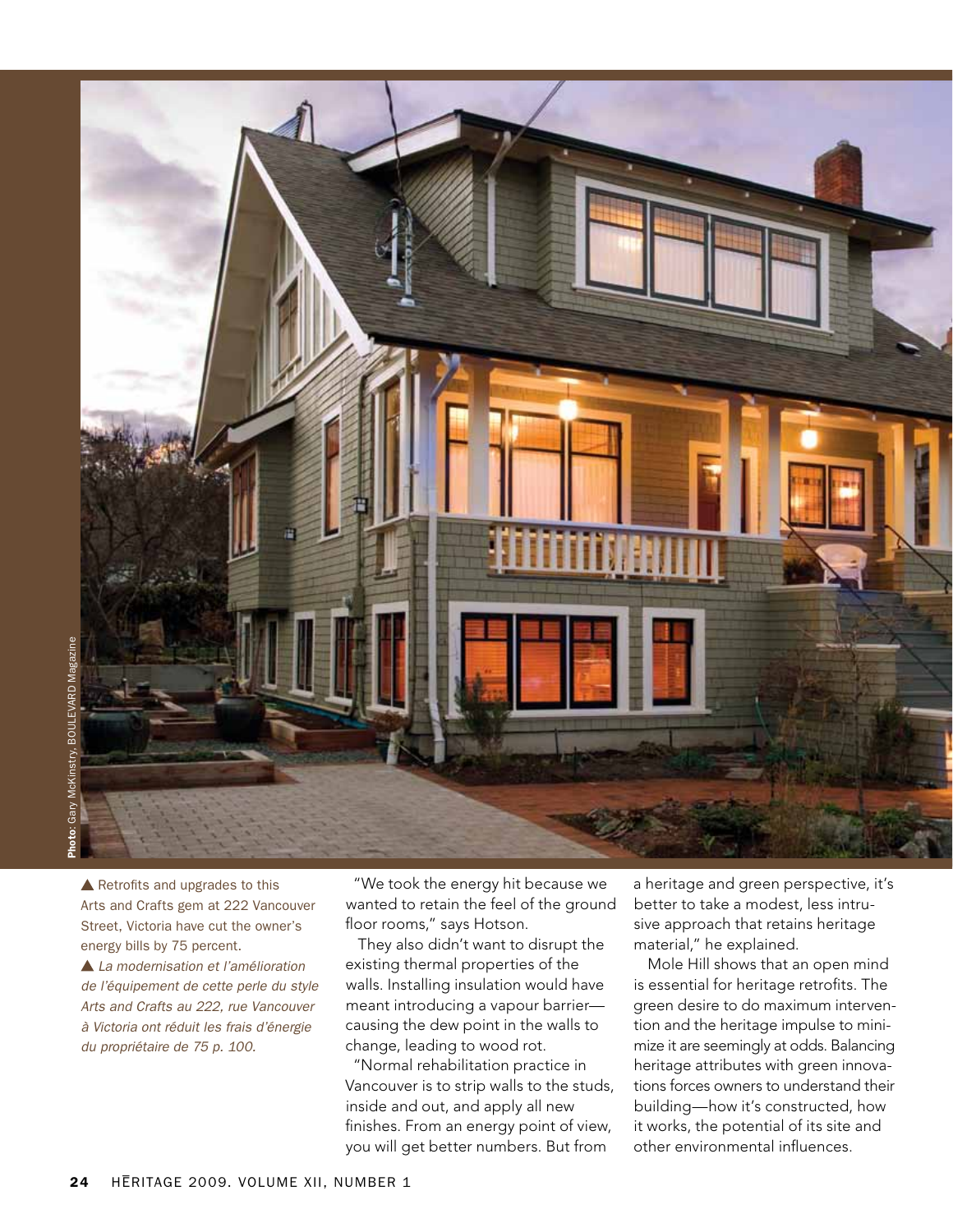

# arts and crafts in the 21st century

In Victoria the new owners of 222 Vancouver Street in the city's Fairfield neighbourhood brought green/heritage integration to a new level. Contractor David Coulson wanted to show the real estate industry that old buildings could have a soft energy footprint.

The new owners wanted to return the house—a shabby duplex when it was purchased—to its original state as a single-family home and

revive its 1910 Arts and Crafts design. Interior heritage elements like brick fireplaces were revived and wood features stripped of paint. Fir soffits and cedar shingles were repaired on the exterior. Removal of load bearing walls and posts during the conversion into a duplex left floors sagging. These were now reinstalled.

In the end, very little material ended up as landfill. Ninety-five percent of the wood trim was reinstalled and the original windows were rebuilt and reglazed.

High-efficiency mechanical systems were introduced, including geothermal-powered radiant floor heating, a heat recovery ventilator, photovoltaic panels for electrical generation and solar-heated hot water.

Coulson took care to integrate these features without affecting the exterior of the house. Soy-based spray foam insulation added high thermal value and was a seismic upgrade, providing added strength to the walls. Other seismic upgrades included reinforcing the chimney base and installing hurricane ties between the floors. The house was sealed with weatherstripping and caulking, even in such unlikely places as electrical outlets and the rim joists between floors. The EnerGuide rating of the original house was estimated to be 50 and the house now sits at 80.

Coulson disagrees with the opinion that insulation and vapour barriers interfere with an old house's need to breathe.

"Everything used to be tight in old houses. That tightness needs to be brought back. The boards have shifted and settled and the old horse-based glues have failed."

He believes he achieved his objective with his 260-square-metre (2,800-square-foot) 1913 home in

# EnerGuide for Houses

The EnerGuide is a Government of Canada program that measures home energy performance. It rates energy efficiency on a scale of 0 to 100. A building's plans are analyzed and a blower door test done. A rating of 0 means major air leakage, no insulation and extremely high energy consumption. A rating of 100 means a house is airtight, well insulated and ventilated and requires no purchased energy.

# EnerGuide Rating Chart

### 0 to 50

Older house not upgraded

# 51 to 65

Upgraded old house

### 66 to 74

Energy-efficient upgraded old house or typical new house

### 75 to79

Energy-efficient new house

# 80 to 89

Highly energy-efficient new house

# 91 to100

An "advanced house" that uses little or no purchased energy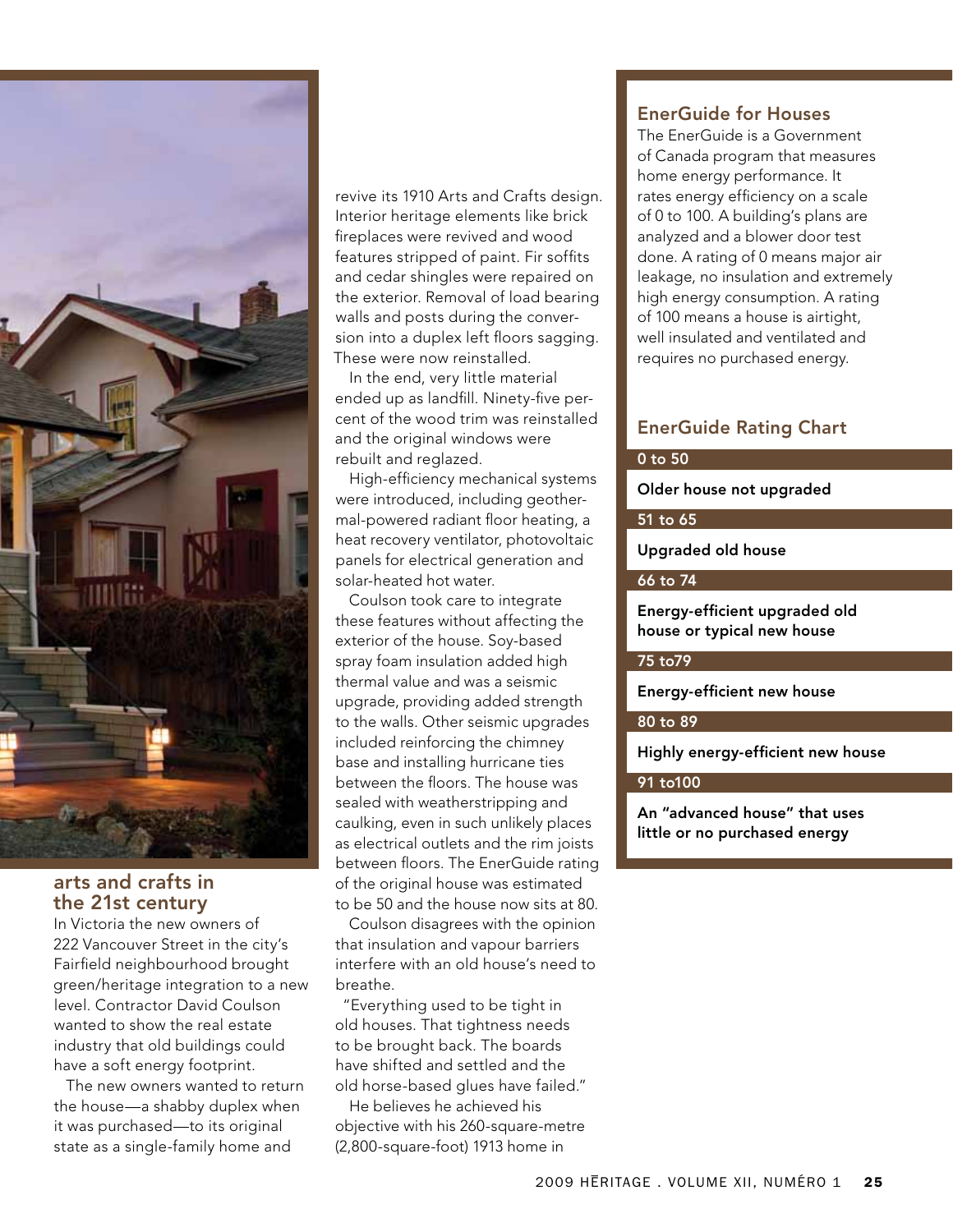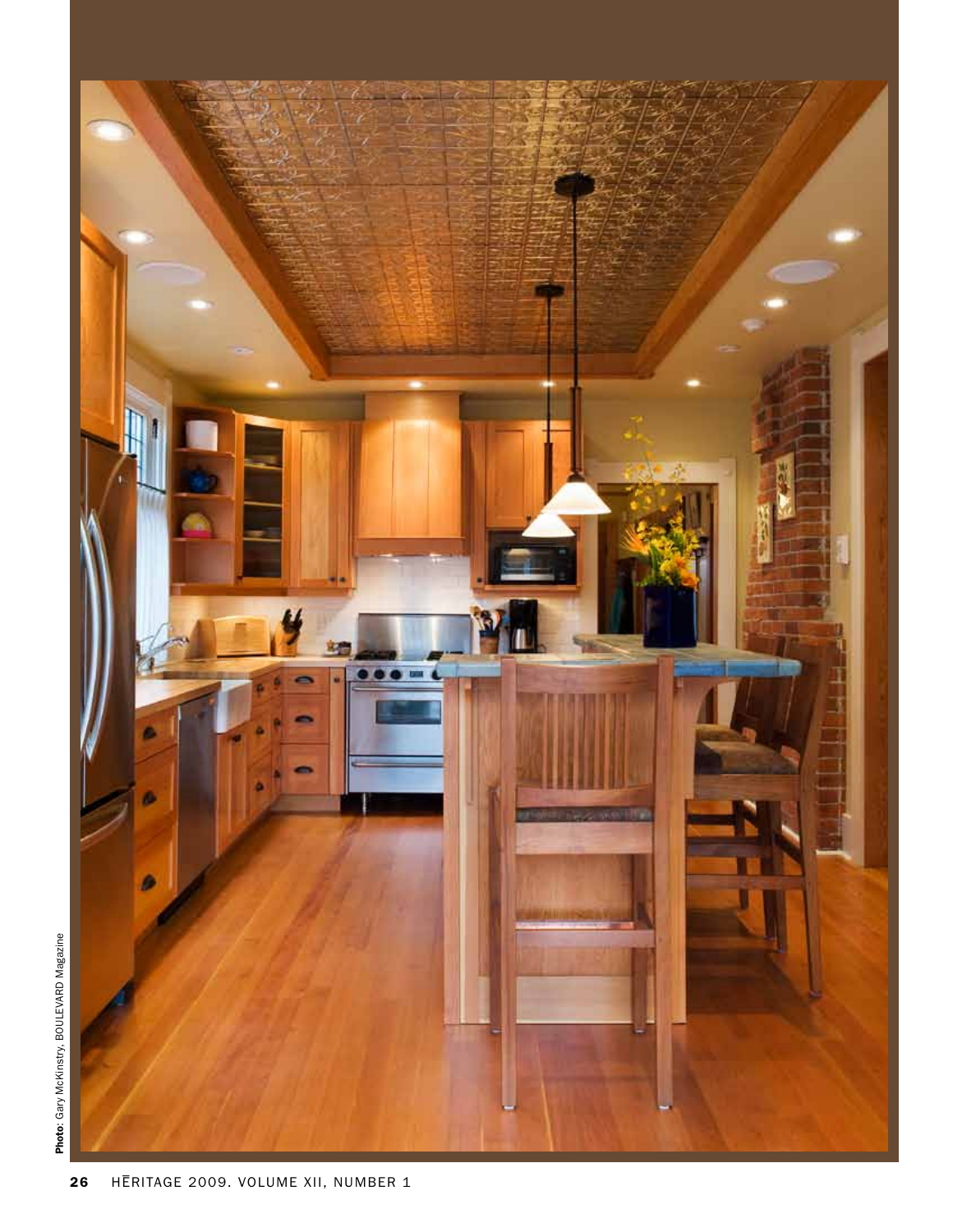# Energy Retrofit Tips

# **CMHC**

Renovating for Energy Savings www.cmhc-schl.gc.ca/en/co/ renoho/reensa/index.cfm

# U.S. Department of the Interior

Preservation Brief 24: Heating, Ventilating and Cooling Historic Buildings, Problems and Recommended Approaches. 1995. www.nps.gov/hps/tps/briefs/ brief24.htm

# English Heritage

"Building Regulations and Historic Buildings: Balancing the Needs for Energy Conservation with those of Building Conservation." 2004. www.english-heritage.org.uk/ upload/pdf/ign\_partl\_ buildingregs.pdf

Duncan, north of Victoria. When he started sealing the house, a test showed it had the equivalent of a massive kitchen-table-size hole. After three days of draught proofing he had the hole down to the size of a coffee table book.

"I use a clear, latex-based caulking which can be removed after each heating season without pulling off paint. I cut my energy bills by 75 percent. The same thing can be done easily in most heritage homes," Coulsen advises.

# reduce, reuse, rethink

Back on Dunlevy Avenue in Vancouver, Elvidge and Stormont achieved comparable results on a similarly modest budget. After 30 years of neglect, Elvidge couldn't salvage the plaster and had to gut the interior to the balloon frame walls. He removed the interior wood trim and catalogued it for easy reinstallation. Rockwool insulation (whose R-value is slightly higher than fibreglass) was used. It's made from mine-tailings, reducing the environmental footprint.

Elvidge and Stormont salvaged missing pieces of trim, moulding and siding by scavenging vintage houses that were coming down in the overheated Vancouver real estate market.

"We had to be prepared to drop everything and head over with a truck and crew. When we saw orange fencing we would contact the demolition contractor. We often had only a few hours to jump on it."

On one occasion they stripped a two-storey house of its bevel-edged cedar siding in six hours. "It was beautiful wood, six to eight metres in length and clear of knots, destined for the landfill," he said. "We estimated wood of that quality would have cost about \$3,000 from a salvage retailer."

Their greening philosophy was simple. "We wouldn't use things that were expensive or dependent on expertise. We looked for passive efficiencies, which are ultimately more efficient."

A modern upgrade to the kitchen at 222 Vancouver Street retains the heritage design elements of this 1910 house.  *La modernisation de la cuisine du 222, rue Vancouver a préservé les aspects patrimoniaux de cette maison de 1910.*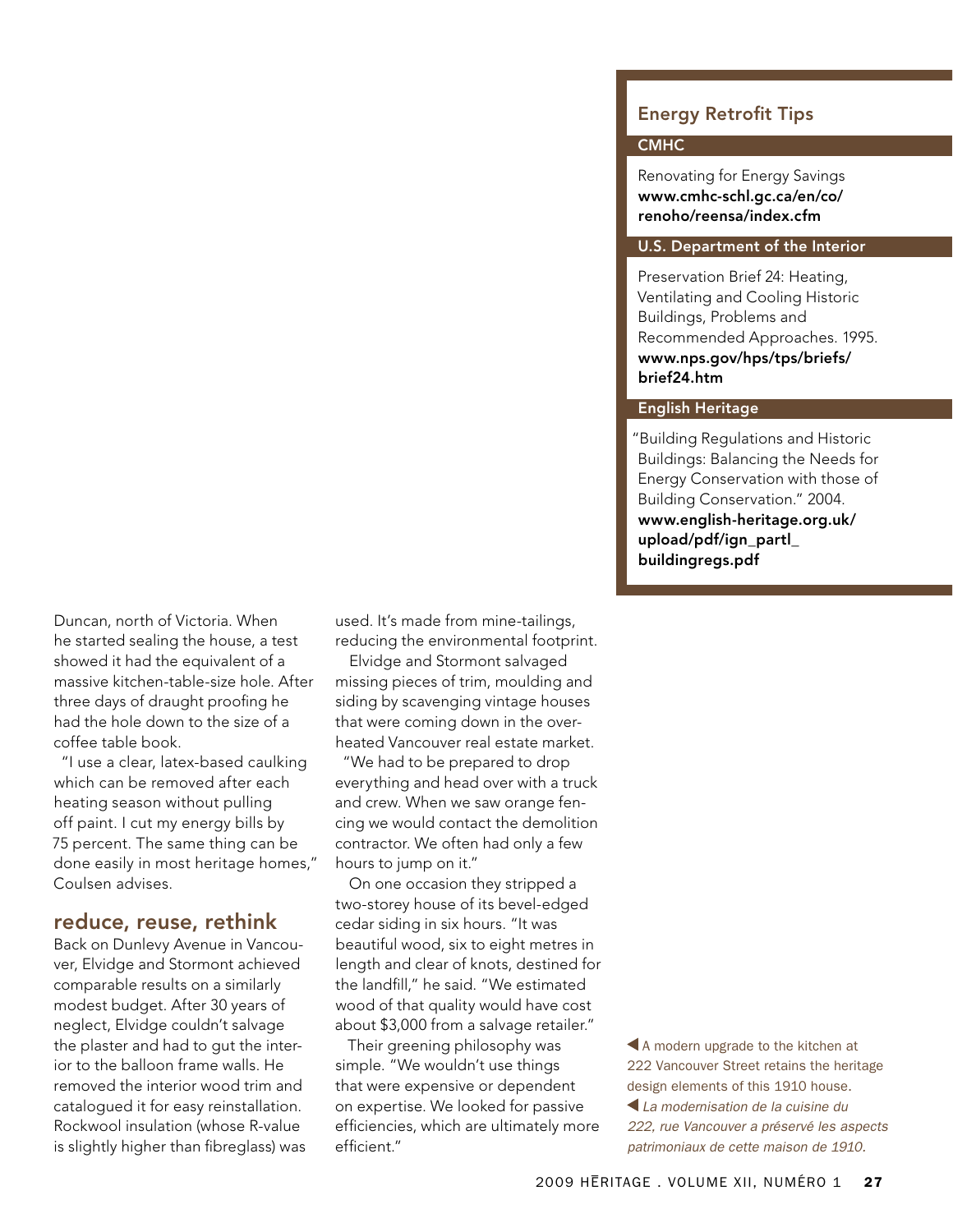

▲ The home's original wood features were stripped of layers of old paint and 95 percent of the wood trim reinstalled at 222 Vancouver Street.

 *Les éléments de bois d'origine du 222, rue Vancouver ont été décapés, et 95 p. 100 des garnitures ont été remises en place.*

They took especial care with tightening up the envelope—draught proofing and insulating. "The energy auditor said that if the building were any tighter we would need a heat recovery ventilator!"

Although examples like these retrofit projects are opening minds up to new ways of thinking about conservation, the bias toward new construction stills holds sway.

"Most contractors are not used to working in a truly green way, reusing buildings or working with reclaimed materials," says Robert Brown of Vancouver's ReSource Rethinking Building Inc. "Those who know how to make heritage and green principles work together are rarer still."